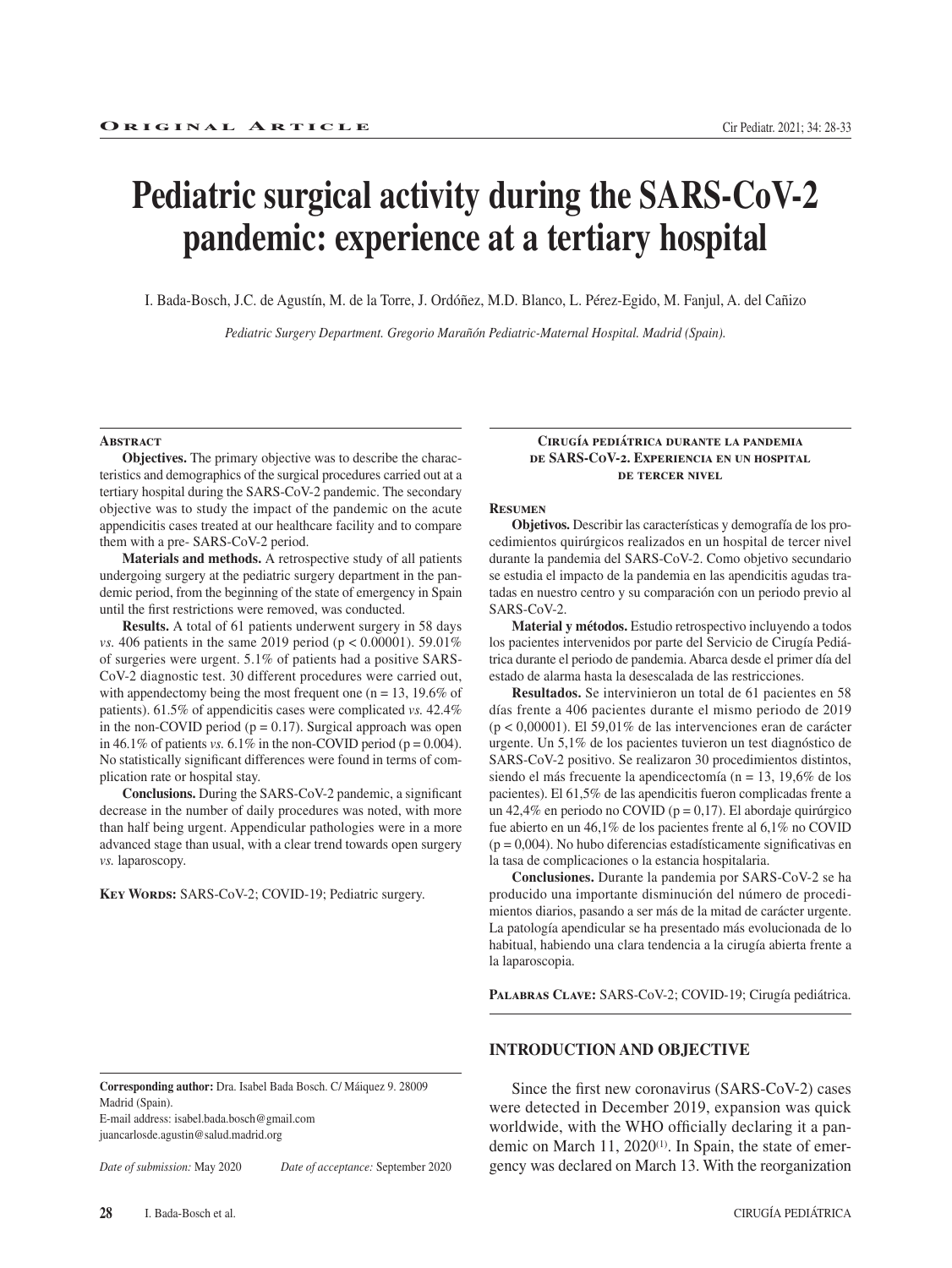

**Figure 1.** Evolution in the number of procedures over time. The number of procedures is represented on the ordinate axis, and the date (day-month) is represented on the abscissa axis. The dark, solid line represents the evolution of the number of procedures in 2020. The dotted line represents the moving average of the number of procedures in the previous 7 days. The light, solid line represents the number of daily procedures in the same period in 2019. Political changes: 03/14 beginning of the state of emergency in Spain; 03/21 reorganization of pediatric departments in Madrid; 03/31 activity limited to essential departments; 04/13 activity resumed in non-essential departments; 04/26 citizens under 14 years of age allowed to go out 1 hour per day; 05/2 beginning of phase 0, with the whole population being allowed to go out at certain time slots according to age.

of pediatric care in the region of Madrid on March 21, our healthcare facility's emergency department was no longer considered a reference center – it regained its status on May 7. On-call pediatricians and pediatric surgeons were still available for urgent, non-deferrable pathologies, for chronic patients under regular follow-up at our healthcare facility, and for newborns. Hospital rooms remained open in spite of low occupancy as a result of decreased admissions from the emergency department. The Pediatric Intensive Care Unit (PICU) had the number of beds reduced from 11 to 7. The Neonatal Care Department remained open at usual levels owing to increased activity as a result of obstetric care reorganization in the region, with childbirths mainly taking place at our healthcare facility and two further hospitals.

Following such reorganization, pediatric surgical activity at our healthcare facility significantly changed both from a qualitative and a quantitative standpoint.

The primary objective of this study was to describe the characteristics and demographics of the surgical procedures carried out during the pandemic. The secondary objective was to study the impact of the pandemic on the acute appendicitis cases treated at our healthcare facility and to compare them with a pre-SARS-CoV-2 period.

## **MATERIALS AND METHODS**

A retrospective study of all patients undergoing surgery at the pediatric surgery department in the SARS-CoV-2 pandemic period, from the beginning of the state of emergency in Spain (March 13, 2020) until the first restrictions were removed, was conducted. Activity resumed with the reopening of the external consultations and the pediatric emergency departments in our healthcare area on May 9, 2020.

In this period, three types of surgeries were performed: urgent surgeries in patients coming directly from home, urgent surgeries in patients already in hospital, and scheduled surgeries. Only preferential patients with a potentially worsening prognosis or clinical situation if not operated on within 1 month were scheduled.

In addition, a comparative analysis of the main characteristics of patients undergoing appendectomy in this period *vs.* a control group was carried out. The control group was made up of patients undergoing surgery in the same period in 2019.

The following data were collected for all patients: demographic variables, type of surgery (scheduled or urgent), presence or absence of SARS-CoV-2 test and test result, pathology, and surgical procedure. The indication for SARS-CoV-2 test (polymerase chain reaction (PCR) of a nasopharyngeal swab sample) request was compliant with the protocol in force at our healthcare facility at the time of surgery. These data were collected from patients' clinical history.

Statistical analysis was performed using the IBM SPSS Statistics software, version 22. Comparison between variables was carried out using the Chi square test while applying Fisher's exact test and Student's t-test as required. Statistical significance was established at  $p \le 0.05$ .

# **RESULTS**

The study covered a 58-day period, with 61 patients undergoing surgery, a total of 76 procedures, and a mean of 1.05 daily patients. In the same 2019 period, 406 patients underwent surgery, with a mean of 7 daily patients  $(p < 0.00001)$ . The evolution in the number of procedures over time is featured in figure 1. 59.01% of surgeries were urgent, whereas 40.99% were scheduled (76.1% in 2019,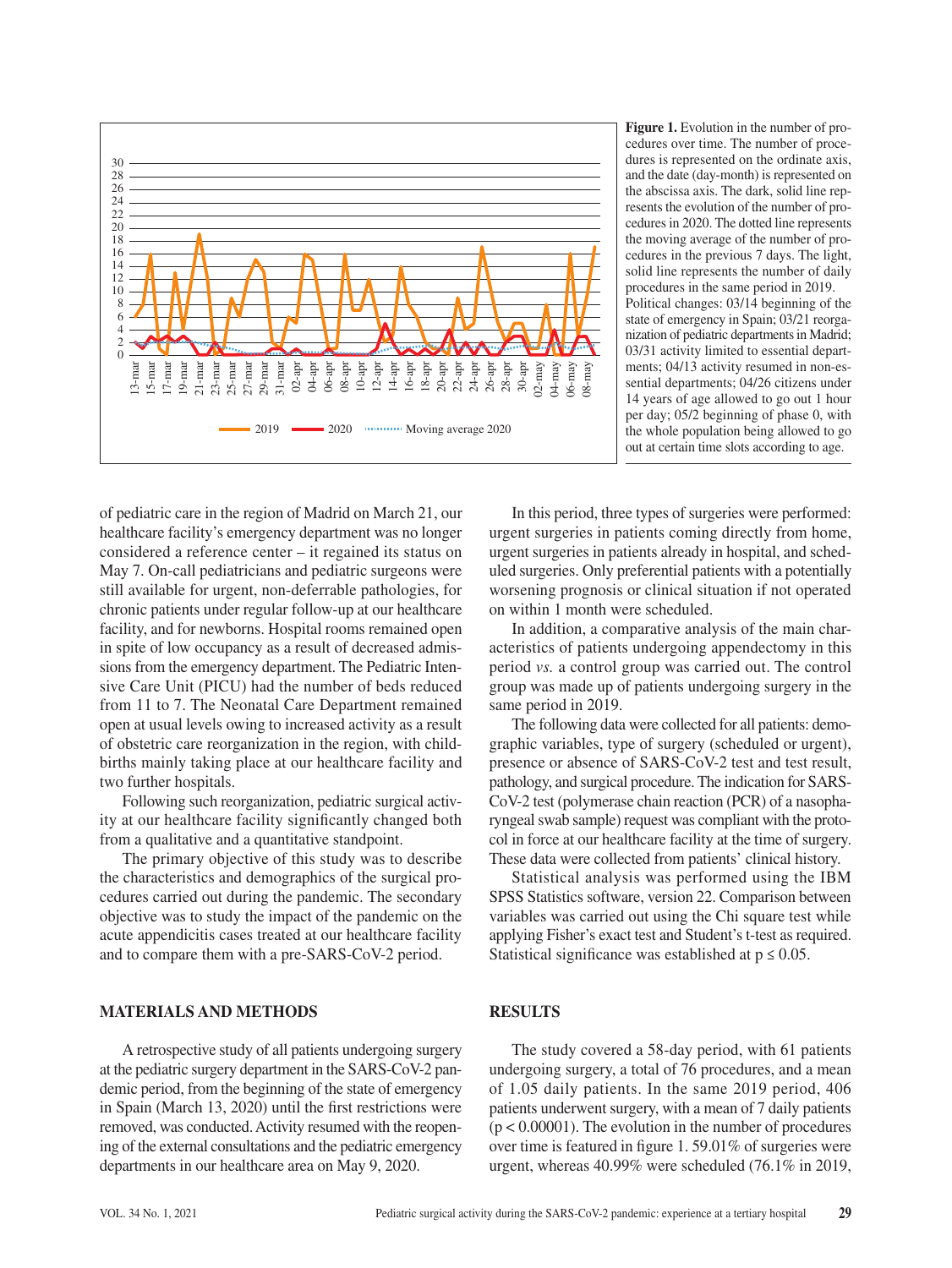| Table I. | Procedures carried out. |
|----------|-------------------------|
|          |                         |

| Procedure                                | $\mathbf{n}$   | Procedure                         | $\mathbf{n}$ | Procedure                           | n |
|------------------------------------------|----------------|-----------------------------------|--------------|-------------------------------------|---|
| Appendectomy                             | 13             | Bronchoalveolar lavage            |              | Anorectal malformation colostomy    |   |
| Permanent catheter placement             | 8              | Intestinal resection              |              | Urethral dilation                   |   |
| Esophageal dilation                      | 6              | Double J stent removal            |              | Open duodenoduodenostomy            |   |
| Abscess drainage                         | 6              | Muscular biopsy                   |              | Laparoscopic gastrostomy            |   |
| Endoscopic explorations under anesthesia | $\mathfrak{h}$ | Renal biopsy                      |              | Laparoscopic inguinal hernia repair |   |
| Permanent catheter removal               |                | Anal calibration                  |              | Laparoscopic oophorectomy           |   |
| Esophageal foreign body removal          | 3              | Tracheoesophageal fistula closure |              | Open diaphragmatic plication        |   |
| Testicular detorsion and orchiopexy      | 2              | Omphalocele primary closure       |              | Wound suture                        |   |
| Esophageal corticoid injection           |                | Abdominal drainage placement      |              | Thoracoscopic posterior tracheopexy |   |
| Urinary substance injection              |                | Thoracic drainage placement       |              | Laparoscopic-assisted jejunostomy   |   |

 $p < 0.01$ ). 55.2% of patients were male. Mean age was 5.8 years (4.32-7.26), with a median of 3 years (range: 0 days-17 years).

According to the protocols in force at our healthcare facility, a total of 40 PCR tests (69% of patients) were carried out in the 24 hours prior to surgery, 3 of which (5.1%) were positive: a 6-year-old male patient with acute appendicitis and a 14-year-old male patient with mediastinal lymphoma who underwent two surgeries – one for removal of an infected Port-a-Cath (PAC), and one for placement of a new PAC. In addition, two further study patients had a positive PCR result pre- or post-surgery, but not in the previous 24 hours. The first was a 3-month-old male patient undergoing two surgeries, one for removal of an infected PAC, and one for placement of a new PAC and a Hickman catheter. This patient had a PCR positive result on postoperative day 3 following the second surgery. The second was a 13-month old female patient with recurrent tracheoesophageal fistula who underwent surgery for fistula closure. She had a PCR positive result one month prior to surgery, two further subsequent positive results, and then three negative results.

30 different procedures were carried out, with appendectomy being the most frequent one ( $n = 13$ , 19.6% of patients). The remaining procedures are featured in table I. 5 neonatal surgeries were carried out: intestinal resection and intestinal perforation ileostomy, omphalocele primary closure, abdominal drainage placement, anorectal malformation colostomy, and duodenal atresia duodenoduodenostomy.

Regarding the most frequent procedure, appendectomy was performed in 13 patients, 53.8% of whom were female. Mean age was 9.77 years (7.55-11.99), with a range of 3-15 years. 30.8% (4/13) of appendicitis cases were simple, 61.5% (8/13) were complicated, and 7.7% (1/13) were normal (incidental appendectomy). Complicated appendicitis cases included gangrenous cases (4/13, 30.7%), perforated cases (2/13, 15.4%), and appendicular plastrons (2/13, 15.4%). The surgical approach was open in

#### **Table II. Comparison of appendectomies between periodos.**

|                                     | <b>COVID</b><br>period       | Non-COVID<br>period                | p     |
|-------------------------------------|------------------------------|------------------------------------|-------|
| N                                   | 13                           | 33                                 |       |
| Age                                 | 9.77 years<br>$(7.55-11.99)$ | $11-51$ years<br>$(10.65 - 12.38)$ | 0.17  |
| <b>Sex</b>                          | Male: 46.2%<br>Female: 53.8% | Male: 63.6%<br>Female: 36.4%       | 0.28  |
| Uncomplicated acute<br>appendicitis | $30.8\%$ (4)                 | 54.5% (18)                         | 0.17  |
| Complicated acute<br>appendicitis   | $61.5\%$ (8)                 | 42.4\% (14)                        |       |
| Gangrenous<br>appendicitis          | $30.7\%$ (4)                 | $15.15\%$ (5)                      |       |
| Perforated appendicitis             | $15.4\%$ (2)                 | $15.15\%$ (5)                      |       |
| Appendicular plastron               | $15.4\%$ (2)                 | $12.12\%$ (4)                      |       |
| Open approach                       | $46.1\%$ (6)                 | $6.1\% (2)$                        | 0.004 |
| Laparoscopic approach               | 53.9% (7)                    | 93.9% (31)                         |       |
| PICU admission                      | $23.1\%$ (3)                 | $9.1\%$ (3)                        | 0.21  |
| Complications                       | $23.1\%$ (3)                 | $12.1\%$ (4)                       | 0.385 |
| Mean hospital stay                  | $4.23$ days<br>$(1.86-6.6)$  | 3 days<br>$(2.04 - 3.96)$          | 0.192 |

6 cases (46.2%) and laparoscopic in 7 cases (53.8%). Three patients required postoperative PICU admission (23.1%). 3 patients developed postoperative intra-abdominal collections (23.1% complication rate). Mean hospital stay was 4.23 days (1.86-6.6), with 30.8% of patients staying in hospital for 24 hours or less.

The appendectomy control group in the non-pandemic period was made up of 21 male patients (63.6%) and 12 female patients (36.4%), with a mean age of 11.51 years (10.65-12.38) (range: 5-15 years). The comparison with the pandemic patient group is featured in table II and figures 2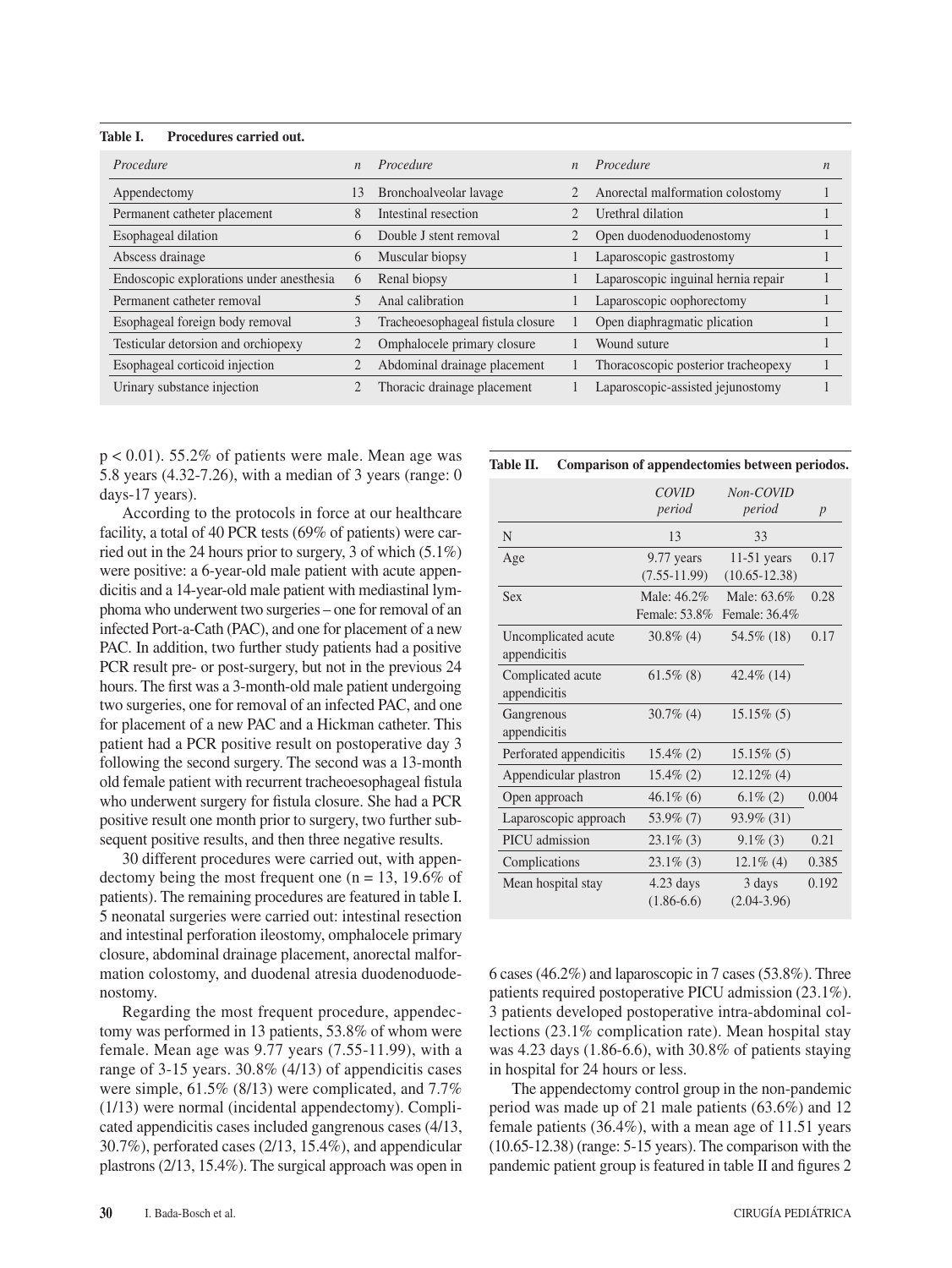

**Figure 2.** A) Comparative bar chart of appendicitis types: the percentage of patients is represented on the ordinate axis, and the type of appendicitis is represented on the abscissa axis. B) Comparative bar chart of complicated appendicitis types: the percentage of patients is represented on the ordinate axis, and the type of complicated appendicitis is represented on the abscissa axis.



**Figure 3.** Comparative bar chart of appendectomy approach: the percentage of patients is represented on the ordinate axis, and the type of approach is represented on the abscissa axis.

and 3. No statistically significant differences were found between patients from both periods in terms of sex distribution ( $p = 0.28$ ) or age ( $p = 0.17$ ). Regarding appendicitis type in the non-pandemic period, 3% (1/33) of procedures were normal appendix cases (white appendectomy), 54.5% (18/33) were simple appendicitis cases, and 42.4% (14/33) were complicated appendicitis cases. Complicated appendicitis cases included gangrenous cases (5/33, 15.15%), perforated cases (5/33, 15.15%), and appendicular plastrons (4/33, 12.12%). No statistically significant differences were found between the two periods ( $p = 0.17$ ). The surgical approach was open in 6.1% (2/33) of cases and laparoscopic in 93.9% (31/33) of cases, with the difference between periods being statistically significant ( $p = 0.004$ ). Three patients required postoperative PICU admission  $(9.1\%, p = 0.21)$ . 4 complications  $(12.1\%)$  were recorded, all of which were postoperative intra-abdominal abscesses. No statistically significant differences were found in terms of complication rate between both periods ( $p = 0.385$ ). Mean hospital stay was 3 days  $(2.04-3.96)$  (p = 0.261). 48.5% of patients stayed in hospital for 24 hours or less.

## **DISCUSSION**

Surgical activity at our healthcare facility's pediatric surgery department was hugely impacted by the SARS-CoV-2 pandemic epidemiological situation. Scheduled activity was reduced to a minimum, with more than half of procedures carried out being urgent. Our organization followed the guidelines established by most surgical associations, both adult and pediatric $(2-7)$ , thus cancelling elective surgeries. Separate patient pathways were established for suspicious or confirmed patients *vs.* non-suspicious patients or negative test patients at the emergency department, at the operating rooms, and at hospital rooms.

In spite of the pediatric activity redistribution carried out in the region of Madrid, patients undergoing surgery were considered ineligible for referral for various reasons. In some cases, referral would have caused a therapeutic delay which could have compromised prognosis, such as in esophageal foreign body removal, testicular torsion, or acute appendicitis with a poor general condition. Other cases included hospitalized patients not eligible for referral as the physician in charge was not present at our healthcare facility, as it was the case with all oncological patients with permanent catheter removal and placement, bronchoalveolar lavage, abscess drainage, muscular and renal biopsies, diaphragmatic plication, double J stent removal, and all neonatal surgeries. Finally, there were some patients with chronic pathologies followed up at our healthcare facility where long-term management made referral unreason-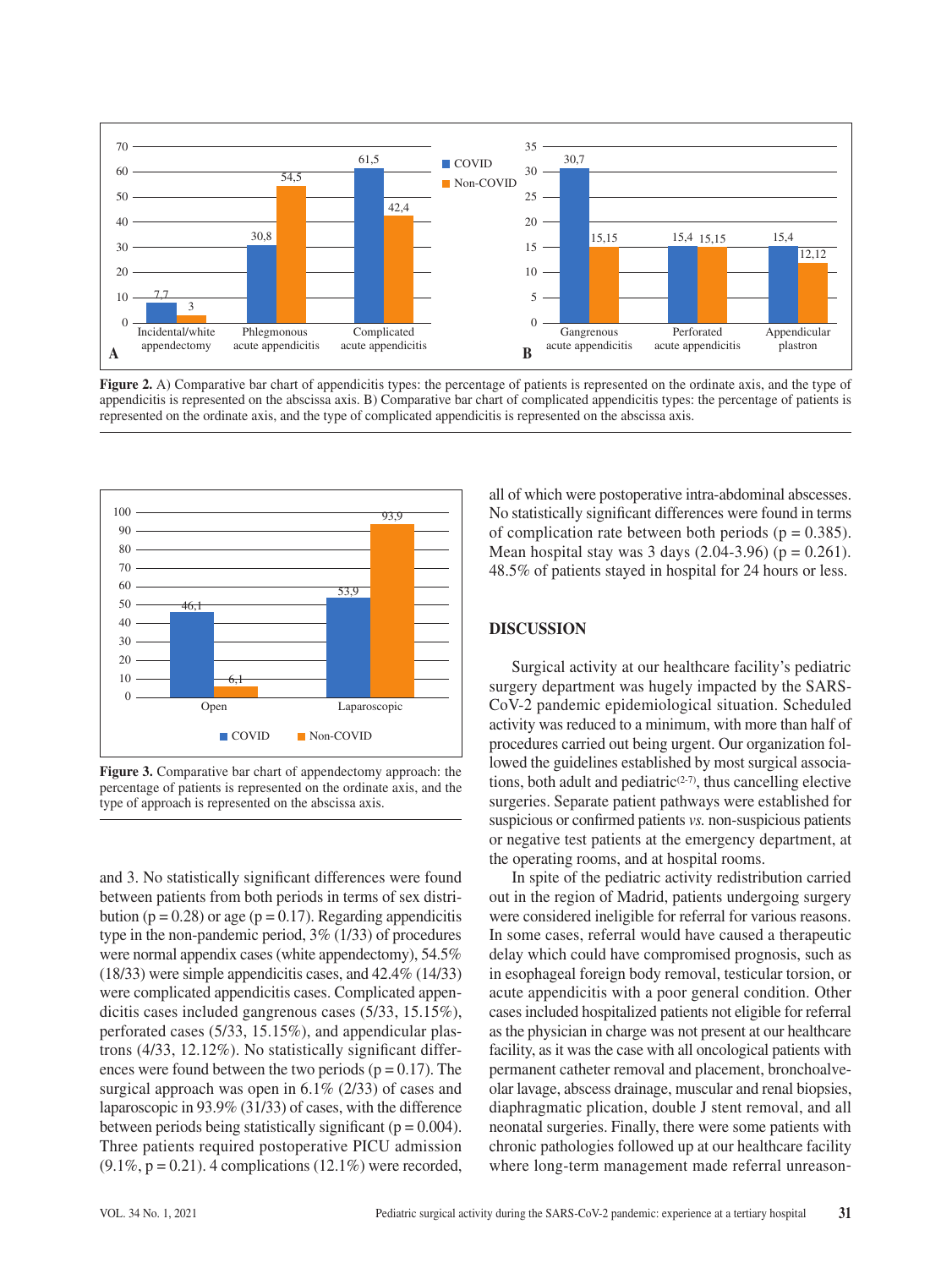able, such as esophageal and urethral dilations, digestive endoscopies, tracheoesophageal fistula closure, posterior tracheopexy, and jejunostomy with gastrostomy.

The differences in terms of the procedures carried out in this period *vs.* regular practice were a result of cancelling all elective procedures and delaying preferential procedures due to the lack of operating rooms. Cancellations and delays caused an increase in certain emergencies, such as esophageal stenosis in patients with esophageal atresia. 2 esophageal disimpactions with esophageal dilation and 4 urgent esophageal dilations as a result of poor oral tolerance in patients on a waiting list for scheduled esophageal dilation were required.

The evolution in the number of procedures over time (Fig. 1) had three stages. The first stage was characterized by a moderate decrease as compared to regular practice and went from the beginning of the period to pediatric department reorganization (mean of 2.12 daily patients). The second stage went from pediatric department reorganization to non-essential activity resumption, with activity being almost fully cancelled and a mean of 0.3 daily patients. The third stage started following non-essential activity resumption, with a partial return to normality and a certain increase in activity and patients at the emergency department, but without returning to pre- pediatric department reorganization levels (1.37 daily patients).

In terms of SARS-CoV-2 prevalence in our surgical population, incidence was 5.1%. These data are consistent with those reported in other studies performed in the pediatric population outside Spain, with prevalence ranging between  $2-5\%$ <sup>(2)</sup>. In a recent article on pediatric patients from our environment, a growing prevalence of 5.8% was reported in the first lockdown week *vs.* 11.2% in the second lockdown week<sup>(8)</sup>. It should be highlighted that, according to the protocols in force at our healthcare facility, preoperative PCR was not mandatory in the first month, which means there were no reliable data available regarding the first 30 patients. This may explain why various members of the surgical personnel got infected, which occurred at the beginning of the pandemic only. The first positive patient had undergone a preoperative PCR test in the first month as a result of being admitted at the adolescent hemato-oncology unit, where various cases had been recorded. The second patient belonged to the mandatory preoperative PCR period.

Regarding appendectomies, a clear trend towards more advanced clinical sign presentation was noted, but without statistically significant results (increase in complicated appendicitis cases, need for postoperative PICU admission, hospital stay, and postoperative complications). Recommendations not to attend healthcare facilities whenever possible as well as the fear of getting infected when attending the emergency department most likely account for this. Patients had been experiencing clinical signs for various days (sometimes more than one week) *vs.* less than 24 hours in regular practice. Indeed, in the first lockdown week, no acute appendicitis cases were operated on at our healthcare facility, which had never occurred in regular practice.

Although various publications discuss conservative treatment of acute appendicitis $(9-11)$ , conservative management has never been considered at our healthcare facility given the absence of a standardized protocol and the lack of experience. Appendectomy as a first-line treatment often reduces hospital stay and symptom duration, and it also prevents the need for surgery in case of conservative treatment failure – which occurs in 5-20% of cases. Therefore, it was considered the treatment of choice during the pandemic.

In addition, surgeons now seem to have a new mindset in terms of surgical approach. Although the laparoscopic approach was largely predominant, a significant rise in the number of open procedures was noted. Speculation around the possibility of minimally invasive surgery in SARS-CoV-2 patients increasing the risk of contagion for operating room personnel may account for this(5,10-12). Indeed, various reports of hepatitis B and human papilloma viral aerosolization at laparoscopic surgeries have been published $(4,6)$ . However, there is no clear scientific evidence demonstrating the presence of SARS-CoV-2 particles in the air inside the operating room following a laparoscopic procedure(4,11). Minimally invasive surgery proponents argue that it creates a physical barrier that reduces fluid contagion and operating field cauterization aerosols. Postoperatively speaking, the advantages of laparoscopy are widely known, with shorter postoperative hospital stay being an important parameter when facing a lack of hospital beds, as it was the case. On the other hand, the incision required for open appendectomy in pediatric patients exposes a very small operating field, which means fluid exposure is minimal. Most surgical societies have issued their own recommendations in this respect, but there is no consensus. The Spanish Association of Surgeons and the Spanish Pediatric Surgery Society(5-7) agree in that the epidemiological situation should not play a role when choosing the most adequate surgical approach.

### **CONCLUSIONS**

The SARS-CoV-2 pandemic brought about significant changes in surgical care. Changes were quantitative, with a notable decrease in the number of daily procedures, but also qualitative, with more than half of the procedures being urgent. Elective procedure cancellation caused urgent surgeries in patients waiting for elective surgery to spike. A clear trend towards more advanced pathologies than usual was noted, with acute appendicitis standing out. Owing to aerosolization fears in minimally invasive procedures, more open appendectomies were carried out than usual.